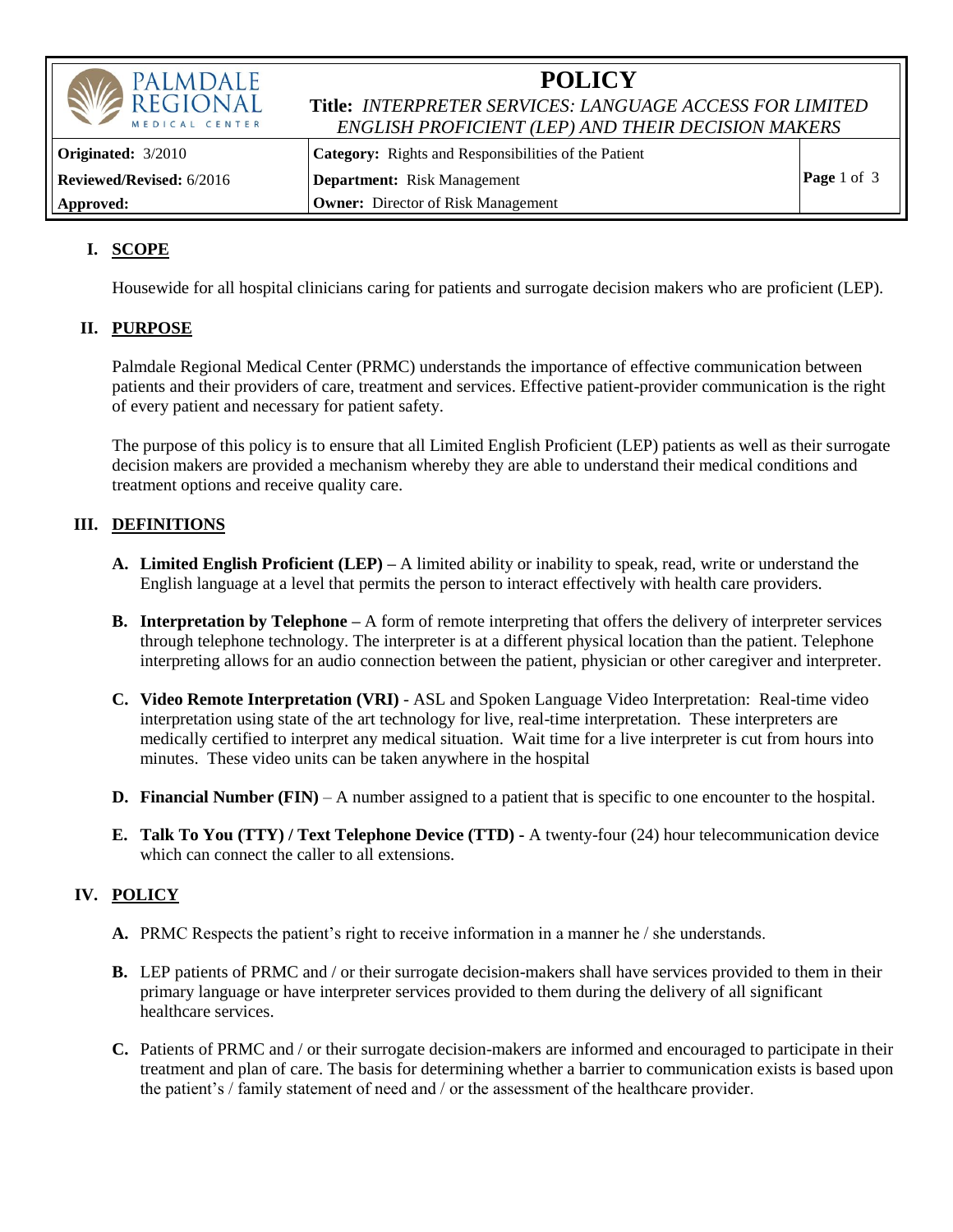- **D.** In assessing whether a barrier exits, PRMC shall identify the patient's oral and written communication needs including the patient's preferred language for discussing health care.
- **E.** New employees of PRMC will be trained on this policy and the acquisition of interpreter services during their new hire orientation. Training on this policy and procedure for current PRMC will be incorporated into other ongoing trainings.
- **F.** The translation of written documentation into a language other than English will occur throughout he contracted language services provider. Translations from web sites or other institutions will not be adopted by PRM use without going through the contracted language service provider for translation.
- **G.** PRMC will inform the LEP patients that the availability of a qualified medical interpreter and / or language assistance is legally guaranteed, free of charge, and available within a reasonable time frame.
- **H.** IF the staff or the physician speaks the same language as the patient, no interpreter is necessary for social conversations, to conveying / receiving simple messages, or for basic questions and / or general instructions (i.e. instructing patient that you wish to bathe them, telling them the medicine is for treating their pain, etc.). Any interpretation that requires asking or giving detailed medical information and / or informed consent requires the use of a qualified medical interpreter available through the contracted language services provider.
- **I.** Language Line Services or VRI shall be used for all medical communication needs. Family members are discouraged from interpreting information other than basic conversational information.
- **J.** Should patients / surrogate decision-makers insist upon the use of a friend or family member to provide them with interpretation, PRMC personnel shall additionally have the patient sign a waiver stating that they wish to use their own interpretation and refuse the services offered. PRMC personnel shall additionally procure one of the VRI units to ensure that the interpretation represents an accurate portrayal of the information conveyed to hospital staff and patients.
- **K.** Minor children and other patients will not be used to interpret medical information.
- **L.** PRMC provides access for LEP patients and their surrogate decision-makers in all clinical and support areas and this services is available during all hours of operation at no cost to the patient and / or family.

### **V. REFERENCES**

- The Joint Commission on Accreditation of Healthcare Organizations Standards 2012
- "Advancing Effective Communication, Cultural Competence and Patient and Family Centered Care: A Roadmap for Hospitals." The Joint Commission, 2010.
- Title VI of the 1964 U.S. Civil Rights Act, 42 U.S.C., 2000d.
- Office of Civil Rights, U.S. Department of Health and Human Services, Guidance to Federal Financial Assistance Recipients Regarding Title VI Prohibition Against National Origin Discrimination Affecting Limited English Proficient Persons, 68 Fed. Reg. 47311 (August 8, 2003).
- California Government Code 11135 and 7290 et. seq.
- California Health and Safety Code 1259.
- Office of Minority Health, U.S. Department of Health and Human Services, National Standards on Culturally and Linguistically Appropriate Services (CLAS) in Health Care, 65 Fed. Reg. 80865 (Dec. 22, 2000).